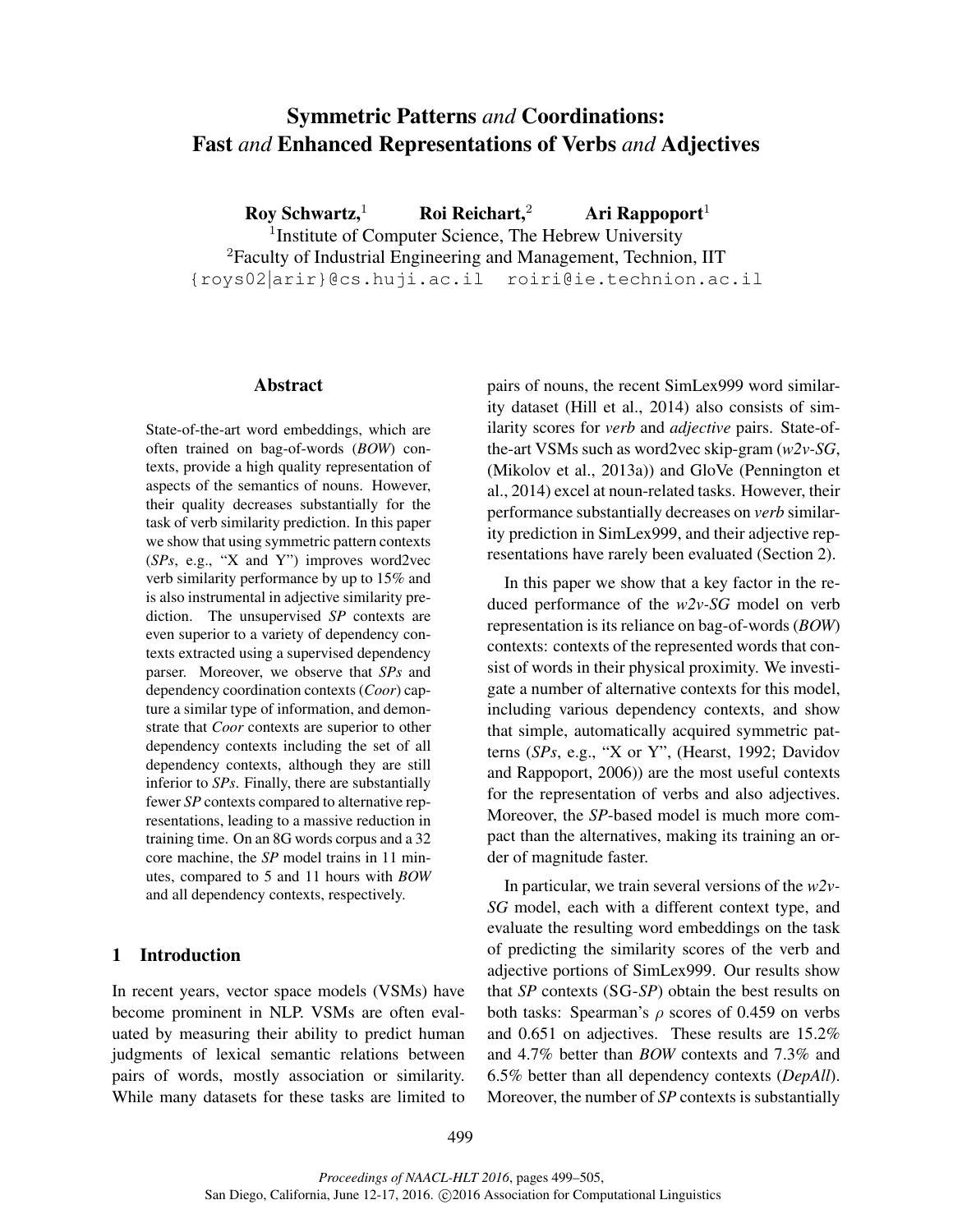smaller than the alternatives, making it extremely fast to train: 11 minutes only on an 8G word corpus using a 32 CPU core machine, compared to 5 and 11 hours for *BOW* and *DepAll*, respectively.

Recently, Schwartz et al. (2015) presented a count-based VSM that utilizes *SP* contexts (SRR15). This model excels on verb similarity, outperforming VSMs that use other contexts (e.g., *BOW* and *DepAll*) by more than 20%. In this paper we show that apart from its *SP* contexts, the success of SRR15 is attributed in large to its explicit representation of antonyms (*live/die*); turning this feature off reduces its performance to be on par with SG-*SP*. As opposed to Schwartz et al. (2015), we keep our VSM fixed across experiments (*w2v-SG*), changing only the context type. This allows us to attribute our improved results to one factor: *SP* contexts.

We further observe that *SP* contexts are tightly connected to syntactic *coordination* contexts (*Coor*, Section 3). Following this observation, we compare the *w2v-SG* model with three dependency-based context types: (a) *Coor* contexts; (b) all dependency links (*DepAll*); and (c) all dependency links excluding *Coor* links  $(Coor^C)$ .<sup>1</sup> Our results show that training with *Coor* contexts is superior to training with the other context types, leading to improved similarity prediction of 2.7-4.1% and 4.3-6.9% on verbs and adjectives respectively.

These results demonstrate the prominence of *Coor* contexts in verb and adjective representation: these contexts are even better than their combination with the rest of the dependency-based contexts (the *DepAll* contexts). Nonetheless, although *Coor* contexts are extracted using a supervised dependency parser, they are still inferior to *SP* contexts, extracted automatically from plain text (Section 3), by 4.6% and 2.2% for verb and adjective pairs.

# 2 Background

Word Embeddings for Verbs and Adjectives. A number of evaluation sets consisting of word pairs scored by humans for semantic relations (mostly association and similarity) are in use for VSM evaluation. These include: RG-65 (Rubenstein and Goodenough, 1965), MC-30 (Miller and Charles, 1991), WordSim353 (Finkelstein et al., 2001), MEN (Bruni et al., 2014) and SimLex999 (Hill et al., 2014).<sup>2</sup>

*Nouns* are dominant in almost all of these datasets. For example, RG-65, MC-30 and Word-Sim353 consist of noun pairs almost exclusively. A few datasets contain pairs of verbs (Yang and Powers, 2006; Baker et al., 2014). The MEN dataset, although dominated by nouns, also contains verbs and adjectives. Nonetheless, the human judgment scores in these datasets reflect *relatedness* between words. In contrast, the recent SimLex999 dataset (Hill et al., 2014) contains word *similarity* scores for nouns (666 pairs), verbs (222 pairs) and adjectives (111 pairs). We use this dataset to study the effect of context type on VSM performance in a verb and adjective similarity prediction task.

Context Type in Word Embeddings. Most VSMs (e.g., (Collobert et al., 2011; Mikolov et al., 2013b; Pennington et al., 2014)) define the context of a target word to be the words in its physical proximity (bag-of-words contexts). Dependency contexts, consisting of the words connected to the target word by dependency links (Grefenstette, 1994; Padó and Lapata, 2007; Levy and Goldberg, 2014), are another well researched alternative. These works did not recognize the importance of syntactic coordination contexts (*Coor*).

Patterns have also been suggested as VSM contexts, but mostly for representing *pairs* of words (Turney, 2006; Turney, 2008). While this approach has been successful for extracting various types of word relations, using patterns to represent *single* words is useful for downstream applications. Recently, Schwartz et al. (2015) explored the value of *symmetric* pattern contexts for word representation, an idea this paper develops further.

A recently published approach (Melamud et al., 2016) also explored the effect of the type of context on the performance of word embedding models. Nonetheless, while they also explored bag-of-words and dependency contexts, they did not experiment with *SPs* or coordination contexts, which we find to be most useful for predicting word similarity.

Limitations of Word Embeddings. Recently, a few papers examined the limitations of word embedding models in representing different types of se-

<sup>&</sup>lt;sup>1</sup>Coor∪ Coor<sup>C</sup> = DepAll, Coor ∩ Coor<sup>C</sup> = ∅

 $^{2}$ For a comprehensive list see: wordvectors.org/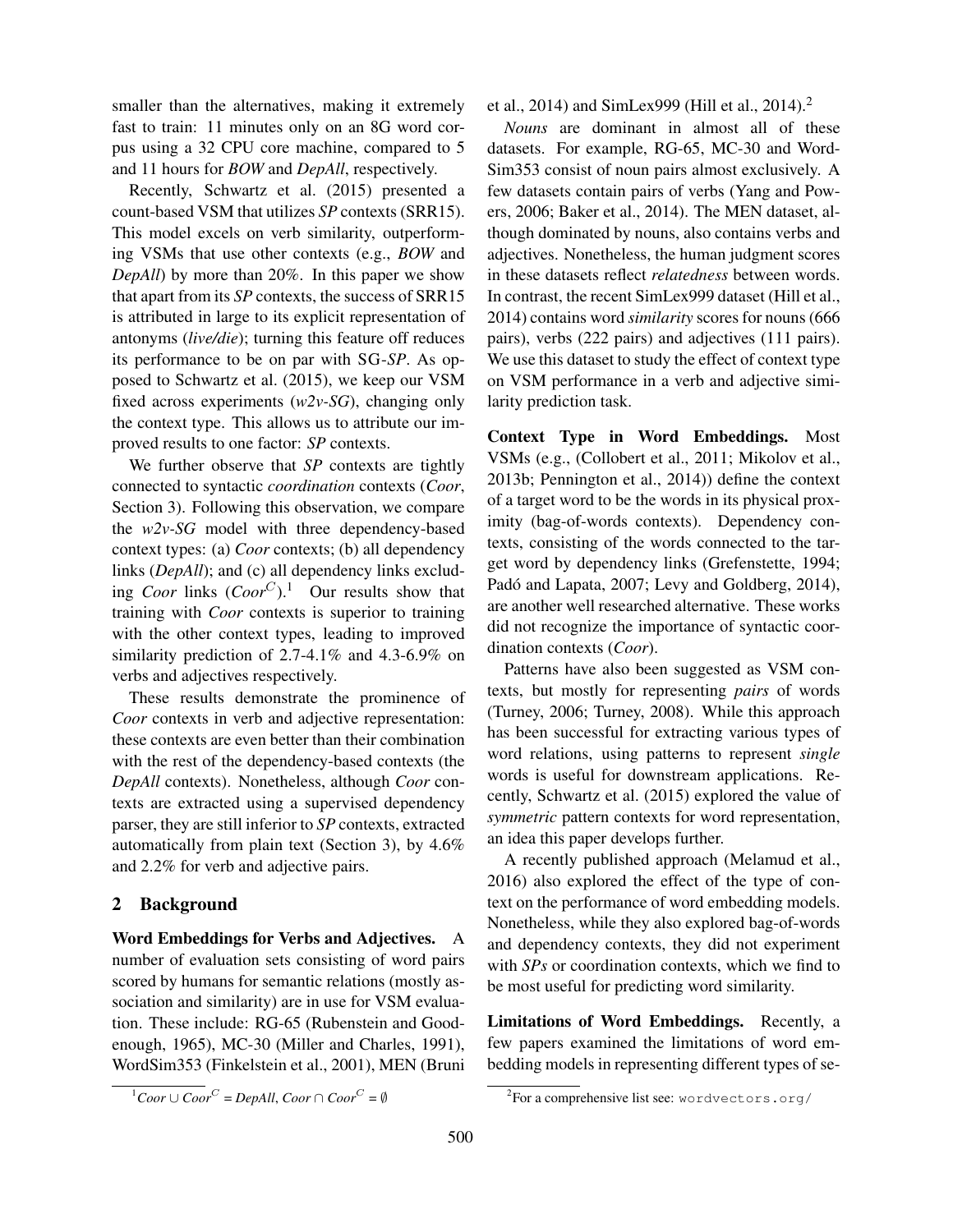mantic information. Levy et al. (2015) showed that word embeddings do not capture semantic relations such as hyponymy and entailment. Rubinstein et al. (2015) showed that while state-of-the-art embeddings are successful at capturing taxonomic information (e.g., *cow* is an animal), they are much less successful in capturing attributive properties (*bananas* are yellow). In (Schwartz et al., 2015), we showed that word embeddings are unable to distinguish between pairs of words with opposite meanings (antonyms, e.g., good/bad). In this paper we study the difficulties of bag-of-words based word embeddings in representing verb similarity.

# 3 Symmetric Patterns (*SPs*)

Lexico-syntactic patterns are templates of text that contain both words and wildcards (Hearst, 1992), e.g., "X *and* Y" and "X *for a* Y". Pattern *instances* are sequences of words that match a given pattern, such that concrete words replace each of the wildcards. For example, "John *and* Mary" is an instance of the pattern "X *and* Y". Patterns have been shown useful for a range of tasks, including word relation extraction (Lin et al., 2003; Davidov et al., 2007), knowledge extraction (Etzioni et al., 2005), sentiment analysis (Davidov et al., 2010) and authorship attribution (Schwartz et al., 2013).

*Symmetric* patterns (*SPs*) are lexico-syntactic patterns that comply to two constraints: (a) Each pattern has exactly two wildcards (e.g., X *or* Y); and (b) When two words (*X*,*Y*) co-occur in an *SP*, they are also likely to co-occur in this pattern in opposite positions, given a large enough corpus (e.g., "X *or* Y" and "Y *or* X"). For example, the pattern "X *and* Y" is symmetric as for a large number of word pairs (e.g., (*eat,drink*)) both members are likely to occur in both of its wildcard positions (e.g., "eat *and* drink", "drink *and* eat").

*SPs* have shown useful for tasks such as word clustering (Widdows and Dorow, 2002; Davidov and Rappoport, 2006), semantic class learning (Kozareva et al., 2008) and word classification (Schwartz et al., 2014). In this paper we demonstrate the value of *SP*-based contexts in vector representations of verbs and adjectives. The rationale behind this context type is that two words that co-occur in an *SP* tend to take the same semantic role in the sentence, and are thus likely to be similar in meaning (e.g., "(John and Mary) sang").

*SP* Extraction. Many works that applied *SPs* in NLP tasks employed a hand-crafted list of patterns (Widdows and Dorow, 2002; Dorow et al., 2005; Feng et al., 2013). Following Schwartz et al. (2015) we employ the DR06 algorithm (Davidov and Rappoport, 2006), an unsupervised algorithm that extracts *SPs* from plain text. We apply this algorithm to our corpus (Section 4) and extract 11 *SPs*: "X *and* Y", "X *or* Y", "X *and the* Y", "X *or the* Y", "X *or a* Y", "X *nor* Y", "X *and one* Y", "*either* X *or* Y", "X *rather than* Y", "X *as well as* Y", "*from* X *to* Y". A description of the DR06 algorithm is beyond the scope of this paper; the interested reader is referred to (Davidov and Rappoport, 2006).

*SP* Contexts. We generate *SP* contexts by taking the co-occurrence counts of pairs of words in *SPs*. For example, in the *SP* token "*boys and girls*", the term *girls* is taken as an *SP* context of the word *boys*, and *boys* is taken as an *SP* context of *girls*.

We do not make a distinction between the different *SPs*. E.g., "*boys* and *girls*" and "*boys* or *girls*" are treated the same. However, we distinguish between left and right contexts. For example, we generate different contexts for the word *girls*, one for left-hand contexts ("girls *and boys*") and another for right-hand contexts ("*boys and* girls").

*SPs* and Coordinations. *SPs* and syntactic coordinations (*Coors*) are intimately related. For example, of the 11 *SPs* extracted in this paper by the DR06 algorithm (listed above), the first eight represent coordination structures. Moreover, these *SPs* account for more than 98% of the *SP* instances in our corpus. Indeed, due to the significant overlap between *SPs* and *Coors*, the former have been proposed as a simple model of the latter (Nakov and Hearst, 2005).<sup>3</sup>

Despite their tight connection, *SPs* sometimes fail to properly identify the components of *Coors*. For example, while *SPs* are instrumental in capturing shallow *Coors*, they fail in capturing coordination between phrases. Consider the sentence *John*

<sup>&</sup>lt;sup>3</sup>Note though that the exact syntactic annotation of coordination is debatable both in the linguistic community (Tesnière, 1959; Hudson, 1980; Mel'čuk, 1988) and also in the NLP community (Nilsson et al., 2006; Schwartz et al., 2011; Schwartz et al., 2012).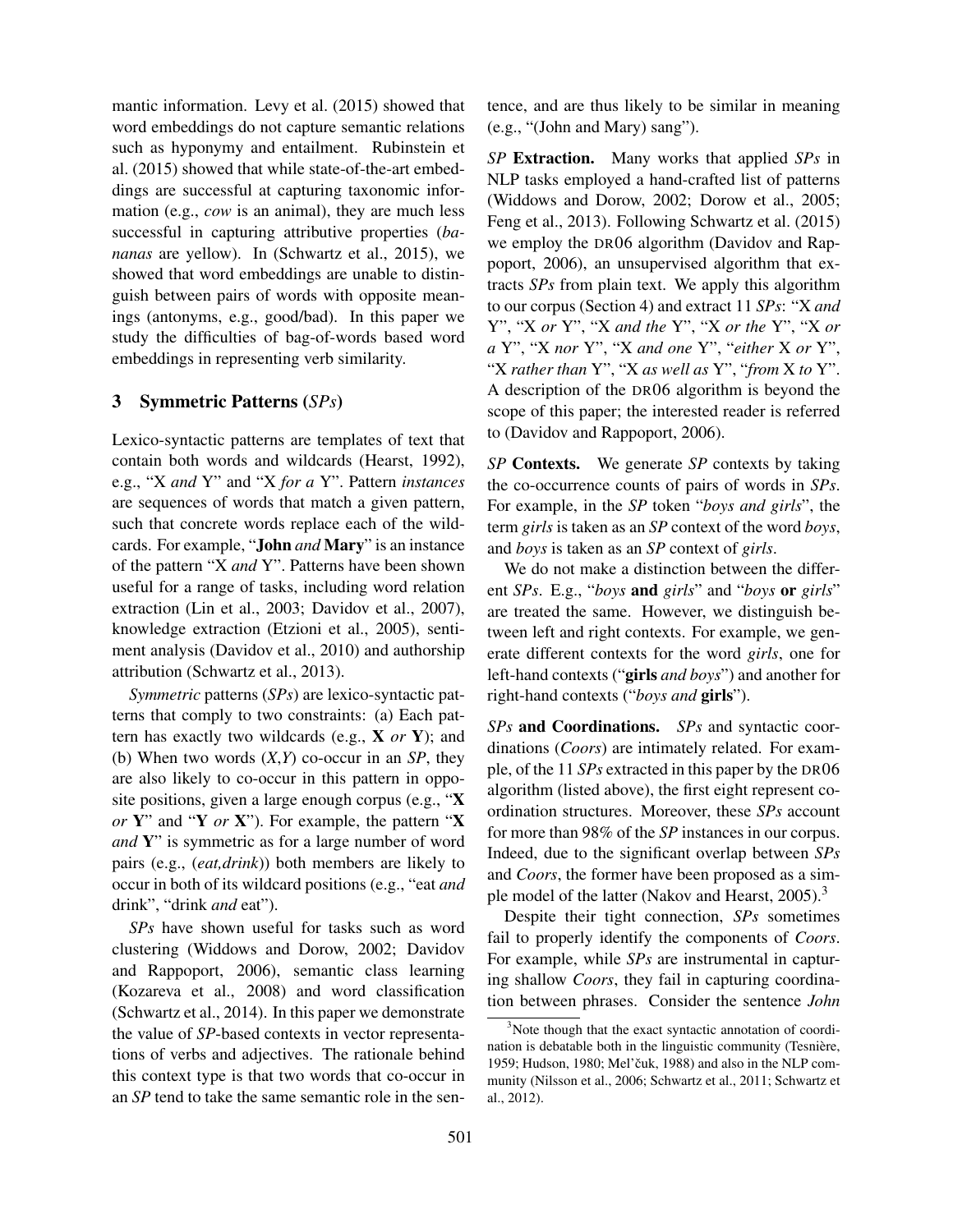*walked and Mary ran*: the *SP* "X *and* Y" captures the phrase *walked and Mary*, while the *Coor* links the heads of the connected phrases ("*walked*" and "*ran*"). *SPs*, on the other hand, can go beyond *Coors* and capture other types of symmetric structures like "*from* X *to* Y" and "X *rather than* Y".

Our experiments reveal that both *SPs* and *Coors* are highly useful contexts for verb and adjective representation, at least with respect to word similarity. Interestingly, *Coor* contexts, extracted using a supervised dependency parser, are less effective than *SP* contexts, which are extracted from plain text.

#### 4 Experiments

Model. We keep the VSM fixed throughout our experiments, changing only the context type. This methodology allows us to evaluate the impact of different contexts on the VSM performance, as context choice is the only modeling decision that changes across experimental conditions.

Our VSM is the word2vec skip-gram model (*w2v-SG*, Mikolov et al. (2013a)), which obtains state-ofthe-art results on a variety of NLP tasks (Baroni et al., 2014). We employ the word2vec toolkit.<sup>4</sup> For all context types other than *BOW* we use the word2vec package of (Levy and Goldberg,  $2014$ ),<sup>5</sup> which augments the standard word2vec toolkit with code that allows arbitrary context definition.

Experimental Setup. We experiment with the verb pair (222 pairs) and adjective pair (111 pairs) portions of SimLex999 (Hill et al., 2014). We report the Spearman  $\rho$  correlation between the ranks derived from the scores of the evaluated models and the human scores provided in SimLex999.<sup>6</sup>

We train the *w2v-SG* model with five different context types: (a) *BOW* contexts (SG-*BOW*); (b) all dependency links (SG-*DepAll*) (c) dependencybased coordination contexts (i.e., those labeled with *conj*, SG-*Coor*); (d) all dependency links except for coordinations (SG-*Coor*C); and (e) *SP* contexts. Our training corpus is the 8G words corpus gener-

| Model          | Verb  | Adj.  | <b>Noun</b> | Time | #Cont. |
|----------------|-------|-------|-------------|------|--------|
| $SG-BOW$       | 0.307 | 0.604 | 0.501       | 320  | 13G    |
| SG-DepAll      | 0.386 | 0.586 | 0.499       | 551  | 14.5G  |
| SG-Coor        | 0.413 | 0.629 | 0.428       | 23   | 550M   |
| $SG$ -Coor $C$ | 0.372 | 0.56  | 0.494       | 677  | 14G    |
| $SG-SP$        | 0.459 | 0.651 | 0.415       | 11   | 270M   |
| <b>SRR15</b>   | 0.578 | 0.663 | 0.497       |      | 270M   |
| $SRR15^-$      | 0.441 | 0.68  | 0.421       |      | 270M   |

#### Table 1:

Spearman's  $\rho$  scores on the different portions of SimLex999. The top part presents results for the word2vec skip-gram model (*w2v-SG*) with various context types (see text). The bottom lines present the results of the count *SP*-based model of Schwartz et al. (2015), with (SRR15) and without (SRR15−) its antonym detection method. The two rightmost columns present the run time of the *w2v-SG* models in minutes (Time) and the number of context instances used by the model  $(\text{\#Cont.})$ .<sup>10</sup> For each Sim-Lex999 portion, the score of the best *w2v-SG* model across context types is highlighted in bold font.

ated by the word2vec script.<sup>7</sup>

Models (b)-(d) require the dependency parse trees of the corpus as input. To generate these trees, we employ the Stanford POS Tagger (Toutanova et al.,  $(2003)^8$  and the stack version of the MALT parser (Nivre et al., 2009). $9$  The *SP* contexts are generated using the *SPs* extracted by the DR06 algorithm from our training corpus (see Section 3).

For *BOW* contexts, we experiment with three window sizes (2, 5 and 10) and report the best results (window size of 2 across conditions). For dependency based contexts we follow the standard convention in the literature: we consider the immediate heads and modifiers of the represented word. All models are trained with 500 dimensions, the default value of the word2vec script. Other hyperparameters were also set to the default values of the code packages.

Results. Table 1 presents our results. The SG-*SP* model provides the most useful verb and adjective representations among the *w2v-SG* models. Compared to *BOW* (SG-*BOW*), the most commonly used

<sup>4</sup>https://code.google.com/p/word2vec/

<sup>5</sup>https://bitbucket.org/yoavgo/word2vecf

<sup>&</sup>lt;sup>6</sup>Model scores are computed in the standard way: applying the cosine similarity metric to the vectors learned for the words participating in the pair.

<sup>7</sup>code.google.com/p/word2vec/source/

browse/trunk/demo-train-big-model-v1.sh

<sup>8</sup>nlp.stanford.edu/software/tagger.shtml <sup>9</sup>http://www.maltparser.org/index.html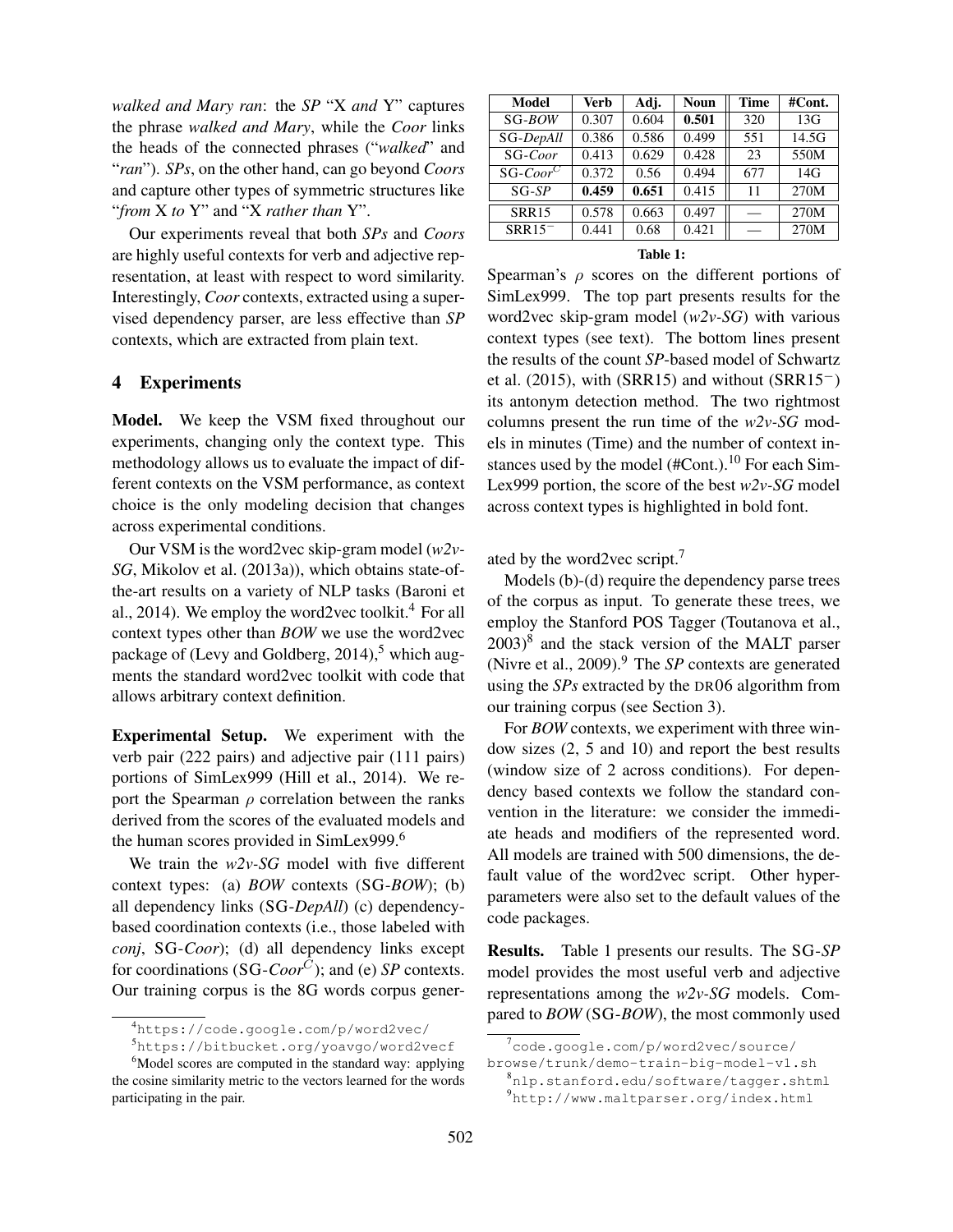context type, SG-*SP* results are 15.2% and 4.7% higher on verbs and adjectives respectively. Compared to dependency links (SG-*DepAll*), the improvements are 7.3% and 6.5%. For completeness, we compare the models on the noun pairs portion, observing that SG-*BOW* and SG-*DepAll* are ∼8.5% better than SG-*SP*. This indicates that different word classes require different representations.

The results for SG-*Coor*, which is trained with syntactic coordination (*Coor*) contexts, show that these contexts are superior to all the other dependency links  $(SG\text{-}Coor^C)$  by 4.1% and 6.9% on verbs and adjectives. Importantly, comparing the SG-*Coor* model to the SG-*DepAll* model, which augments the *Coor* contexts with the other syntactic dependency contexts, reveals that SG-*DepAll* is actually inferior by 2.7% and 4.3% in Spearman  $\rho$ on verbs and adjectives respectively. Interestingly, *Coor* contexts, which are extracted using a supervised parser, are still inferior by 4.6% and 2.2% to *SPs*, which capture similar contexts but are extracted from plain text.

Table 1 also shows the training times of the various *w2v-SG* models on a 32G memory, 32 CPU core machine. SG-*SP* and SG-*Coor*, which take 11 minutes and 23 minutes respectively to train, are substantially faster than the other *w2v-SG* models. For example, they are more than an order of magnitude faster than SG-*BOW* (320 minutes) and SG-*Coor*<sup>C</sup> (677 minutes). This is not surprising, as there are far fewer *SP* contexts (270M) and *Coor* contexts (550M) than *BOW* contexts (13G) and  $Coor^C$  contexts (14G) (#Cont. column).

Finally, the performance of the SG-*SP* model is still substantially inferior to the SRR15 *SP*-based model (Schwartz et al., 2015). As both models use the same *SP* contexts, this result indicates that other modeling decisions in SRR15 lead to its superior performance. We show that this difference is mostly attributed to one feature of SRR15: its method for detecting antonym pairs (*good/bad*). Indeed, the SRR15 model without its antonym detection method (SRR15<sup>-</sup>) obtains a Spearman  $\rho$  of 0.441, compared to 0.459 of SG-*SP* on verb pairs. For adjectives, however, SRR15− is 1.7% better than SRR15, in-

<sup>10</sup>We compare the  $w2v$ -SG models training time only. SRR15 and SRR15<sup>−</sup> are count-based models and have no training step.

creasing the difference from SG-*SP* to  $2.9\%$ <sup>11</sup>

# 5 Conclusions

We demonstrated the effectiveness of symmetric pattern contexts in word embedding induction. Experiments with the word2vec model showed that these contexts are superior to various alternatives for verb and adjective representation. We further pointed at the connection between symmetric patterns and syntactic coordinations. We showed that coordinations are superior to other syntactic contexts, but are still inferior to symmetric patterns, although the extraction of symmetric patterns requires less supervision.

Future work includes developing a model that successfully combines the various context types explored in this paper. We are also interested in the representation of other word classes such as adverbs for which no evaluation set currently exists. Finally, the code for generating the SG-*SP* embeddings, as well as the vectors experimented with in this paper, are released and can be downloaded from http://www.cs.huji.ac.il/ <sup>∼</sup>roys02/papers/sp\_sg/sp\_sg.html

#### Acknowledgments

This research was funded (in part) by the Intel Collaborative Research Institute for Computational Intelligence (ICRI-CI), the Israel Ministry of Science and Technology Center of Knowledge in Machine Learning and Artificial Intelligence (Grant number 3-9243). The second author was partially funded by the Microsoft/Technion research center for electronic commerce and the Google faculty research award.

### References

- Simon Baker, Roi Reichart, and Anna Korhonen. 2014. An unsupervised model for instance level subcategorization acquisition. In *Proc. of EMNLP*.
- Marco Baroni, Georgiana Dinu, and Germán Kruszewski. 2014. Don't count, predict! a systematic comparison of context-counting vs. context-predicting semantic vectors. In *Proc. of ACL*.

 $11$ We report results for our reimplementation of SRR15 and SRR15−.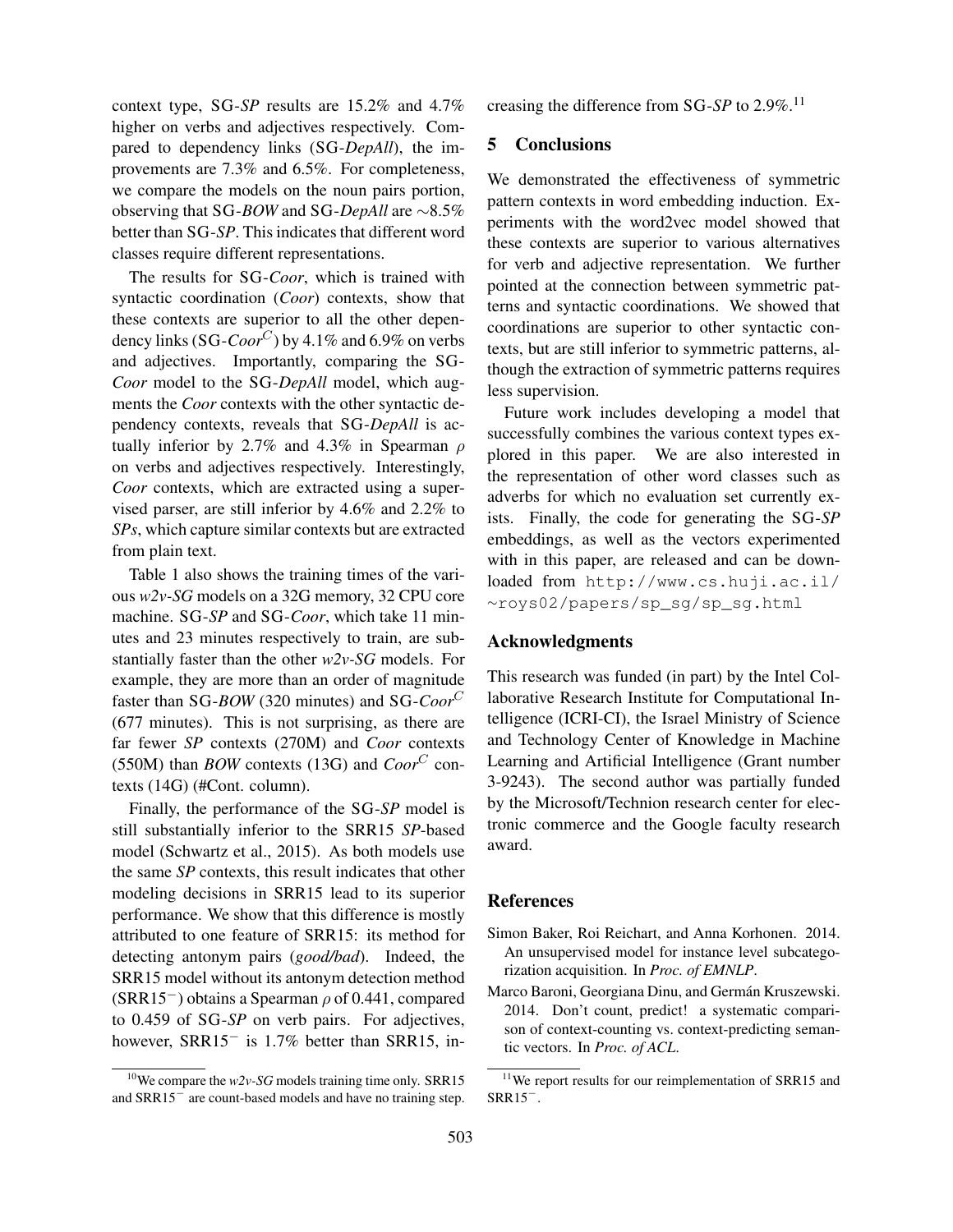- Elia Bruni, Nam-Khanh Tran, and Marco Baroni. 2014. Multimodal distributional semantics. *JAIR*.
- Ronan Collobert, Jason Weston, Léon Bottou, Michael Karlen, Koray Kavukcuoglu, and Pavel Kuksa. 2011. Natural language processing (almost) from scratch. *JMLR*, 12:2493–2537.
- Dmitry Davidov and Ari Rappoport. 2006. Efficient unsupervised discovery of word categories using symmetric patterns and high frequency words. In *Proc. of ACL-COLING*.
- Dmitry Davidov, Ari Rappoport, and Moshe Koppel. 2007. Fully unsupervised discovery of conceptspecific relationships by web mining. In *Proc. of ACL*.
- Dmitry Davidov, Oren Tsur, and Ari Rappoport. 2010. Enhanced sentiment learning using twitter hashtags and smileys. In *Proc. of COLING*.
- Beate Dorow, Dominic Widdows, Katarina Ling, Jean-Pierre Eckmann, Danilo Sergi, and Elisha Moses. 2005. Using Curvature and Markov Clustering in Graphs for Lexical Acquisition and Word Sense Discrimination.
- Oren Etzioni, Michael Cafarella, Doug Downey, Ana-Maria Popescu, Tal Shaked, Stephen Soderland, Daniel S Weld, and Alexander Yates. 2005. Unsupervised named-entity extraction from the web: An experimental study. *Artificial intelligence*, 165(1):91–134.
- Song Feng, Jun Seok Kang, Polina Kuznetsova, and Yejin Choi. 2013. Connotation lexicon: A dash of sentiment beneath the surface meaning. In *Proc. of ACL*.
- Lev Finkelstein, Evgeniy Gabrilovich, Yossi Matias, Ehud Rivlin, Zach Solan, Gadi Wolfman, and Eytan Ruppin. 2001. Placing search in context: The concept revisited. In *Proc. of WWW*.
- Gregory Grefenstette. 1994. *Explorations in automatic thesaurus discovery*. Boston: Kluwer.
- Marti A. Hearst. 1992. Automatic acquisition of hyponyms from large text corpora. In *Proc. of COLING – Volume 2*.
- Felix Hill, Roi Reichart, and Anna Korhonen. 2014. Simlex-999: Evaluating semantic models with (genuine) similarity estimation. *arXiv:1408.3456 [cs.CL]*.
- Richard A. Hudson. 1980. *Arguments for a Nontransformational Grammar*. Chicago: University of Chicago Press.
- Zornitsa Kozareva, Ellen Riloff, and Eduard Hovy. 2008. Semantic class learning from the web with hyponym pattern linkage graphs. In *Proc. of ACL-HLT*.
- Omer Levy and Yoav Goldberg. 2014. Dependencybased word embeddings. In *Proc. of ACL*.
- Omer Levy, Steffen Remus, Chris Biemann, and Ido Dagan. 2015. Do supervised distributional methods really learn lexical inference relations? In *Proc. of NAACL*.
- Dekang Lin, Shaojun Zhao, Lijuan Qin, and Ming Zhou. 2003. Identifying synonyms among distributionally similar words. In *Proc. of IJCAI*.
- Oren Melamud, David McClosky, Siddharth Patwardhan, and Mohit Bansal. 2016. The role of context types and dimensionality in learning word embeddings. In *Proc. of NAACL*.
- Igor Mel'čuk. 1988. Dependency Syntax: Theory and *Practice*. State University of New York Press.
- Tomas Mikolov, Ilya Sutskever, Kai Chen, Greg S Corrado, and Jeff Dean. 2013a. Distributed representations of words and phrases and their compositionality. In *Proc. of NIPS*.
- Tomas Mikolov, Wen-tau Yih, and Geoffrey Zweig. 2013b. Linguistic regularities in continuous space word representations. In *Proc. of NAACL-HLT*.
- George A Miller and Walter G Charles. 1991. Contextual correlates of semantic similarity. *Language and cognitive processes*.
- Preslav Nakov and Marti Hearst. 2005. Using the web as an implicit training set: application to structural ambiguity resolution. In *Proc. of HLT-EMNLP*.
- Jens Nilsson, Joakim Nivre, and Johan Hall. 2006. Graph transformations in data-driven dependency parsing. In *Proc. of ACL-COLING*.
- Joakim Nivre, Marco Kuhlmann, and Johan Hall. 2009. An improved oracle for dependency parsing with online reordering. In *Proc. of IWPT*.
- Sebastian Padó and Mirella Lapata. 2007. Dependencybased construction of semantic space models. *Computational Linguistics*.
- Jeffrey Pennington, Richard Socher, and Christopher D. Manning. 2014. Glove: Global vectors for word representation. In *Proc. of EMNLP*.
- Herbert Rubenstein and John B. Goodenough. 1965. Contextual correlates of synonymy. *Communications of the ACM*.
- Dana Rubinstein, Effi Levi, Roy Schwartz, and Ari Rappoport. 2015. How well do distributional models capture different types of semantic knowledge? In *Proc. of ACL*.
- Roy Schwartz, Omri Abend, Roi Reichart, and Ari Rappoport. 2011. Neutralizing linguistically problematic annotations in unsupervised dependency parsing evaluation. In *Proc. of ACL-HLT*.
- Roy Schwartz, Omri Abend, and Ari Rappoport. 2012. Learnability-based syntactic annotation design. In *Proc. of COLING*.
- Roy Schwartz, Oren Tsur, Ari Rappoport, and Moshe Koppel. 2013. Authorship attribution of micromessages. In *Proc. of EMNLP*.